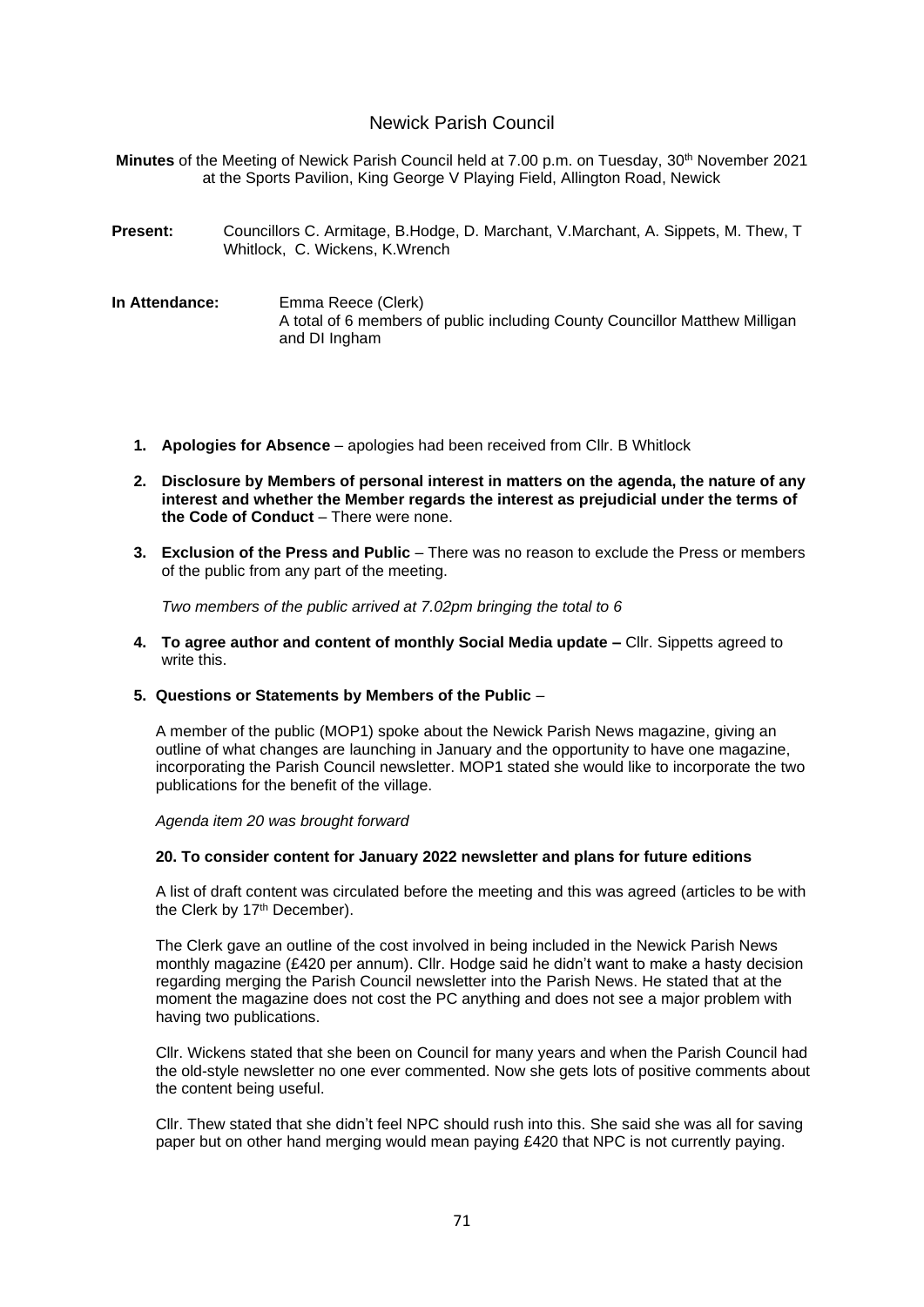Cllr. D Marchant stated he would like to do more research and that the current Magazine NPC have is a good one.

Cllr. Wickens stated that she did not see what NPC gained by the merge.

Cllr. Armitage suspended standing orders briefly to allow a conversation with member of the public 2 about what reduction in cost to NPC might be available.

Cllr. Sippetts stated he would like more time to consider what options are.

Cllr. Armitage proposed that the NPC newsletter remained as it is, Cllr. Hodge seconded this motion. This motion was carried with 5 voting for and 3 against.

Cllr. Sippetts proposed that the matter was deferred until the new year, Cllr. T Whitlock seconded this motion. This motion was not carried with 3 voting for and 5 against.

It was resolved to make no changes to the existing NPC newsletter at present and to add to the agenda in 6 months time to look at again.

*Two members of the public left the meeting*

*Agenda item 10 was brought forward*

#### **10. Report from Justin Ingham District Inspector, Lewes District Neighbourhood Policing Team, Sussex Police**

DI Ingham gave an overview of his current role, experience and background and stated he was at the meeting because of concerns in the village. He gave an update on the investigation of the defibrillator vandalism and outlined the community resolution proposed. The Clerk shared with the Council that she had accepted the Community Resolution on behalf of the Council and that she had asked the people involved to attend defibrillator training. Councillors stated that they felt that anti-social behaviour was being ignored in the village, that the situation was frustrating and a number of examples were given. DI Ingham stated that new reporting tools would soon be launched by Sussex Police which would demonstrate how much time and resource was actually being allocated to Newick and gave some information on how the resources are currently prioritised.

Cllr. Armitatge thanked DI Ingham for his time.

*At 7.49pm DI Ingham and one other member of the public left the meeting.*

*Item 12 was brought forward*

#### **12 Planning**

- **12.1 Approval of draft minutes of the Planning Committee meeting 9th November 2021** – These were approved.
- **12.2 Applications;**

| LW/21/0808 | 24 Church Road<br>Single storey rear extension<br>It was unanimously agreed to make no comment                                                                                                                                                                                                                                                                                                                                                                                                                                  |
|------------|---------------------------------------------------------------------------------------------------------------------------------------------------------------------------------------------------------------------------------------------------------------------------------------------------------------------------------------------------------------------------------------------------------------------------------------------------------------------------------------------------------------------------------|
| LW/21/0819 | <b>Font Hill Farm Font Hill</b><br>Conversion of existing barn to ancillary residential accommodation,<br>construction of an annexe in lieu of the existing dilapidated cowshed,<br>construction of a detached garage. Hard and soft landscaping works to suit<br>the proposals, including new wall and gates to existing driveway and parking<br>area<br>Standing orders were suspended from $7.52 \text{pm} - 7.54 \text{pm}$ whilst the Chair asked<br>for clarification on the timing of the bat survey from the applicant. |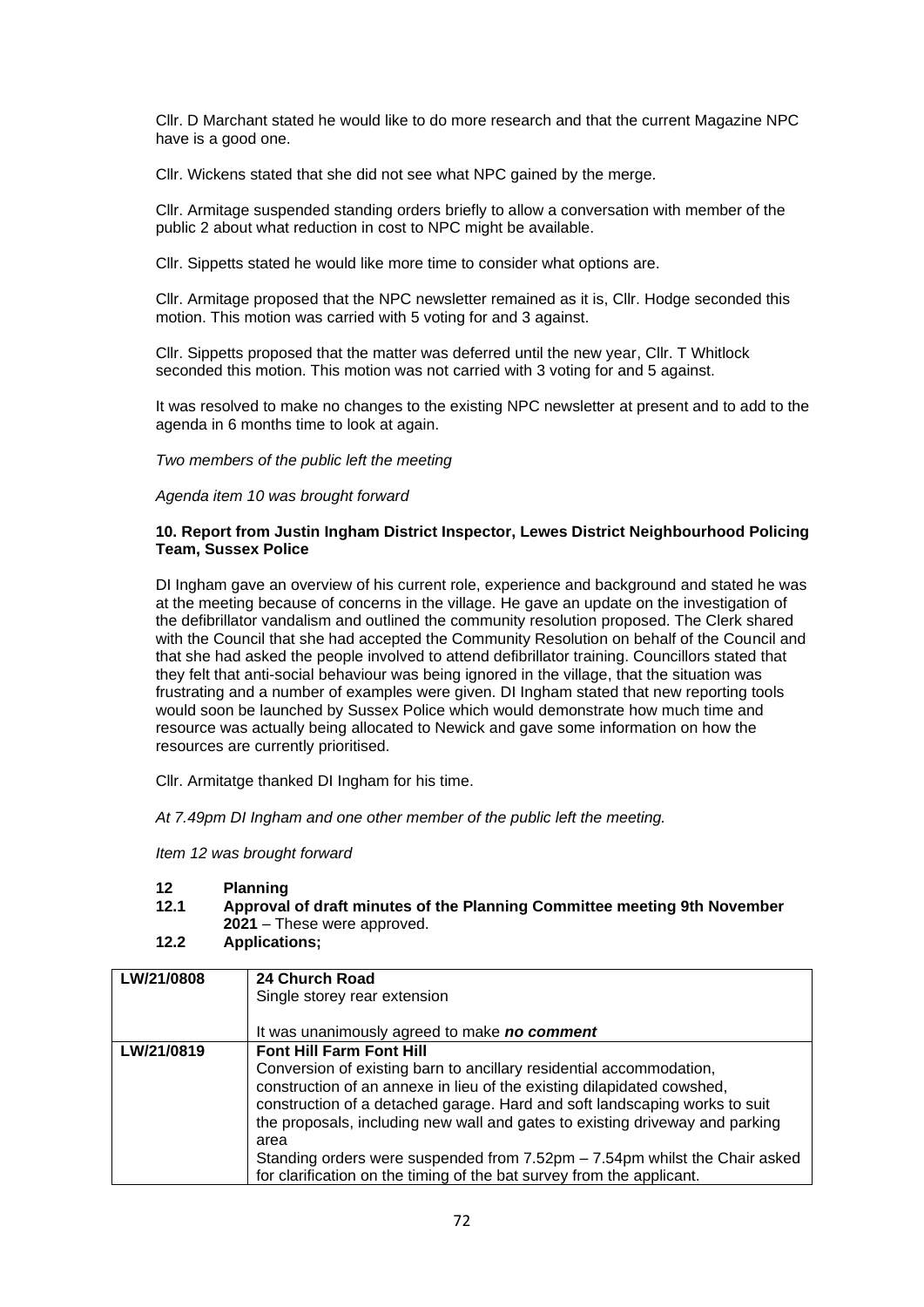| It was unanimously agreed to make no comment |
|----------------------------------------------|

*At 7.55pm a member of the public and Cllr. T Whitlock left the meeting*

#### **12.3 Approvals/Refusals etc.**

It was noted that the following application had been approved by Lewes District Council: -

LW/21/0670 11 Harmers Hill - Proposed barn style double garage

LW/21/0773 14 West Point - Demolition of single-storey extension and erection of twostorey side

It was also noted that the application for 1 Vernons Road had been withdrawn.

#### **12.4 Tree Works Applications**

It was noted that the following application had been consulted on:-

TW/21/0080/TCA - No comment

It was noted that the following tree works applications had been approved: -

TW/21/0052/TPO - The Limes, Harmers Hill TW/21/0053/TCA - St Marys Church, Church Road

- **12.5 To consider policy regarding engagement/communication with property developers** – It was unanimously agreed to continue not to engage with property developers.
- **12.6 To note reply from Stephen Gauntlett dated 12th November and discuss proposed response** – A draft response has been circulated prior to the meeting. It was agreed to send the letter to Maria Caulfield and copy in Stephen Gauntlett.

Cllr. Hodge also noted that an additional 214 pages were submitted for the Telephone Exchange application after the consultation closed. Cllr. Hodge stated it is unacceptable to ignore the process and that he intended to write to Lewes District Council.

- **6. Co-option of up to one new councillor (if candidates have put themselves forward) –** There were none.
- **7. Report from Lewes District Councillor Roy Burman** Mr Burman was not present and there was no report.
- 8. Report from County Councillor Matthew Milligan Mr Milligan apologised that this was the first meeting he had attended but intended to come to meetings going forward. He announced that £5.8 million would be spent on roads in East Sussex. He stated that ESCC has submitted the bus service improvement plan and for Newick the draft proposes that the 121 is an hourly service and then a dial a ride for evenings and weekends.
- **9. Report from Member of Parliament Maria Caulfield**  Maria Caulfield MP had sent her apologies that she was unable to attend. Her written report had been circulated prior to the meeting and was noted.
- **10. Report from Justin Ingham District Inspector, Lewes District Neighbourhood Policing Team, Sussex Police –** this matter was covered earlier in the meeting
- **11. Approval of draft minutes of the Parish Council meeting held 26 th October 2021** These were considered and approved.
- **12. Planning – This item was covered earlier on in the meeting**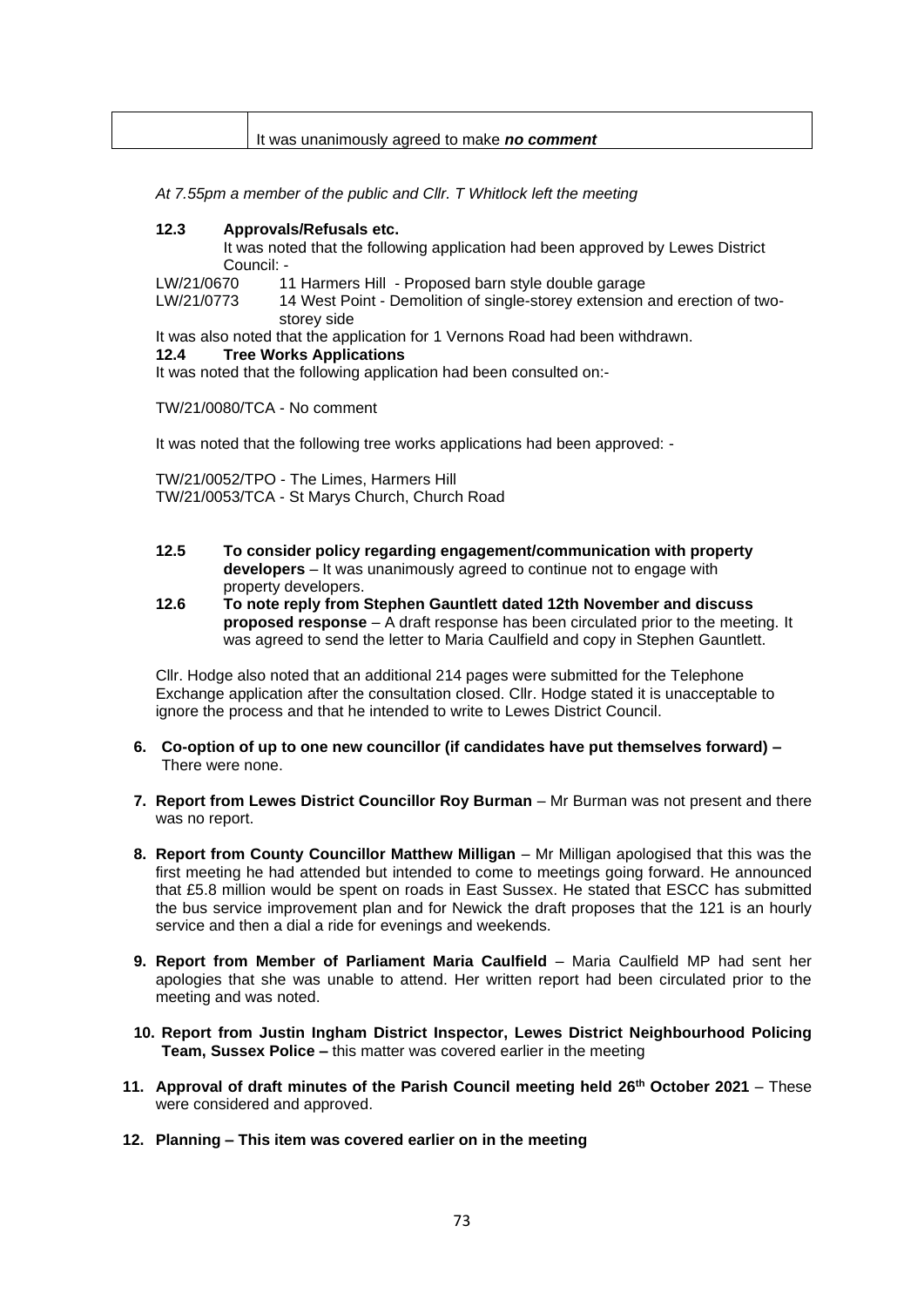**13. Clerk's Report –** To note report from Clerks including correspondence received in November 2021.

#### **This included:-**

- 101 posters
- Incident at pedestrian crossing 3<sup>rd</sup> November
- Lease for Sports Pavilion
- Christmas office closure dates
- Fencing on the Green
- The bonfire society has replaced the turf on the green
- **CCTV**
- The Stump on the green has been removed
- LDC conservation officer
- **14. Report by Clerk on any action taken under Delegated Powers in consultation with Chairman and/or Vice-Chairman** – The Clerk reported that there had been additional damage to the fence on the Green on bonfire night and that Stephen Comber was instructed to extend the planned repairs at an additional cost of £50. The Clerk also reported that the email from Hamsey PC offering use of the Santa's Sleigh had been forwarded to Clubs & Societies. The Clerk reported the acceptance of a Community Resolution earlier in the evening. The Clerk also reported that a small repair would be necessary on the playing field gate and that this work would be undertaken by Stephen Comber if he was available.

# **15. Financial Matters:**

**15.1** To authorise Schedule of Payments for November 2021 and arrangements for approving payments – it was agreed that Cllr. Armitage and Cllr. Sippetts would authorise the payments.

| Time: 11:34                                             | <b>Unity Trust Bank</b>         |           |                            |                               |  |  |  |  |
|---------------------------------------------------------|---------------------------------|-----------|----------------------------|-------------------------------|--|--|--|--|
| List of Payments made between 01/11/2021 and 30/11/2021 |                                 |           |                            |                               |  |  |  |  |
| Date Paid                                               | Payee Name                      | Reference | Amount Paid Authorized Ref | <b>Transaction Detail</b>     |  |  |  |  |
| 30/11/2021                                              | <b>M&amp;M Services</b>         | 681163595 | 72.00                      | Flagpoles taken down          |  |  |  |  |
| 30/11/2021                                              | <b>Lewes District Council</b>   | 135992226 | 18.00                      | Play Inspection               |  |  |  |  |
| 30/11/2021                                              | Mrs SE Berry                    | 502012167 | 328.31                     | Locum Clerk                   |  |  |  |  |
| 30/11/2021                                              | <b>Stephen Comber Fencing</b>   | 404325241 | 350.00                     | Fence - Green and Comm Centre |  |  |  |  |
| 30/11/2021                                              | <b>Qik Group Ltd</b>            | 680903520 | 408.00                     | Portaloos Bonfire Night       |  |  |  |  |
| 30/11/2021                                              | Telefonica UK Ltd               | DD        | 16.86                      | Mobile bill                   |  |  |  |  |
| 30/11/2021                                              | <b>East Sussex Pension Fund</b> | 537636332 | 489.35                     | <b>Pension Contributions</b>  |  |  |  |  |
| 30/11/2021                                              | Mrs E Reece                     | 944002715 | 1,442.16                   | <b>Clerk Salary</b>           |  |  |  |  |
| 30/11/2021                                              | <b>HM Revenue &amp; Customs</b> | 563104458 | 385.04                     | Tax & NI                      |  |  |  |  |
| 30/11/2021                                              | <b>Treewise Tree Services</b>   | 814590116 | 468.00                     | Sycamore and Stump            |  |  |  |  |
| 30/11/2021                                              | <b>SLCC Enterprises Ltd</b>     | 631044458 | 18.00                      | Training meeting 10/12/21     |  |  |  |  |
| 30/11/2021                                              | <b>Peter Howes</b>              | 742232698 | 462.00                     | Village Handyman              |  |  |  |  |
| 30/11/2021                                              | Lewes District Council          | 374362704 | 18.00                      | Play inspection for December  |  |  |  |  |
|                                                         |                                 |           |                            |                               |  |  |  |  |

The following payments were authorised;

#### **Total Payments** 4,475.72

**15.2 To agree arrangements for authorising payments for December 2021** – it was

agreed that Cllr. Armitage and Cllr. Sippetts would authorise the payments.

**15.3 To receive statement of performance against budget as at end October 2021 –** This was noted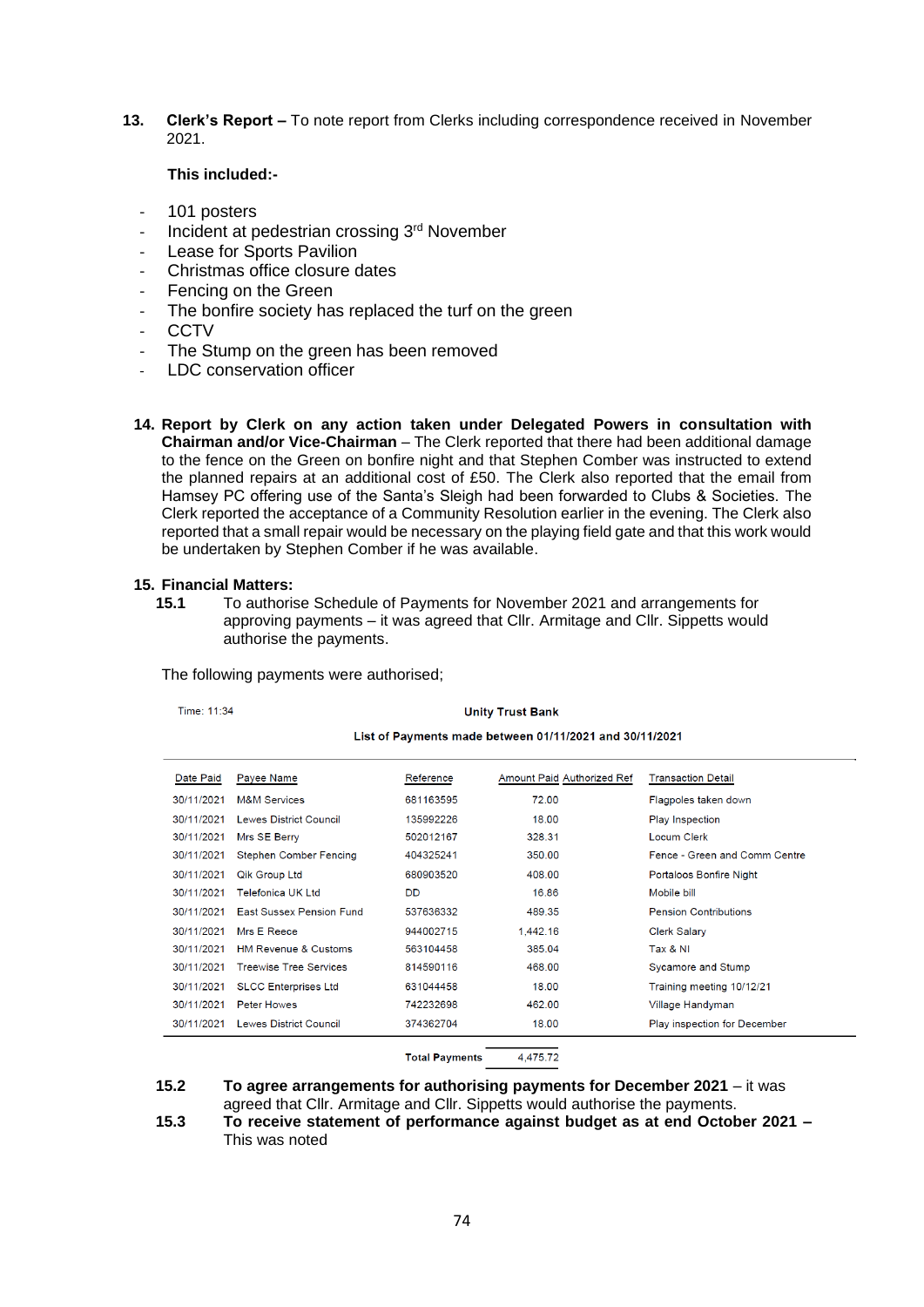- **15.4 To consider Council budget 2022/23 and agree precept request to Lewes District Council –** The draft budget had been circulated before the meeting and was approved , by Councillors. It was agreed to request a precept of £68,196.
- **15.5 To consider grant applications received (S. 137 LGA 1972)**  there were none
- **15.6 To consider quotations received (if received) including quotation for upgraded CCTV coverage for Newick Sports Pavilion** – It was agreed instruct Protect our Place to upgrade the pavilion CCTV as quoted. It was agreed this would be partially funded by CIL monies.
- **15.7 To note completion of Clerk's annual appraisal in October 2021** This was noted
- **16. Environment & Recreation:**
	- **16.1 To consider resuming face to face quarterly Environment & Recreation Committee meetings starting 8th February 2022** – It was agreed to resume these meetings
	- **16.2 Report from Cllr. Thew on C.I.L Training attended** Cllr. Thew reported the minor changes that have been made since the last training she attended. Cllr. Thew reported that in January 2022 the expression of interest window would open with bidding opening in March, board meetings in June and decisions made at cabinet in July. Matched funding was discussed and the need for evidence of community engagement. Successful bids were looked at and the need to build in contingency. The Pavilion trust applying for CIL was discussed and the Clerk had contacted Andy Penfold to share some of the information from the training.
	- **16.3 Skateboard Ramp project update from Cllr. Thew** Cllr. Thew consulted with Maverick for a bowl type quote. Cllr. Thew shared that the W.I. had contacted her and would like to make a donation towards Skate Park from the Walter Lacey money. Cllr. Thew also reported that she had looked at Cuckfield PC's existing skate park and has contacted the contractor who installed that facility for a quote.
	- **16.4 Outdoor Gym Equipment update from Cllr. Thew** Cllr. Hodge noted that Wivelsfield had similar equipment. Cllr Thew stated that the choice of machines would be key to link into Chailey Heritage advice so the facility was as inclusive as possible.
	- **16.5 Report from Cllr. Thew on meeting of NSPCT held 2/11/21 and update on Pavilion redevelopment** – Cllr. Thew outlined the issues with the condition of the existing Pavilion and the need to move the project forward.
	- **16.6 To consider email from A Mayes regarding erosion of the grass verges and The Green, including the condition of the wooden bollards on the High Street** – This matter was to be added to the E&R committee for February.

### **17 Committees' and Councillors' Reports:**

- **17.1 Newick Village Hall Management Committee (NVHMC)** Cllr. B Whitlock Cllr. B Whitlock was not present but Cllr. Armitage reported that Cllr. T Whitlock resigned from the committee as vice chair with Cllr. B Whitlock to have voting rights on the committee.
- **17.2 LDALC meeting** Cllr. Armitage reported he had asked a question about notification for planning application outcomes and that at the LDCALC meeting Lewes Bus depot redevelopment was also discussed.
- **17.3 Focus Group** Inland Lewes Area, Sussex Police Cllr. Armitage attended this meeting with two communication directors and reported that it was interesting. An increase in precept for the police commissioner was discussed.
- **17.4 Newick Rootz** Cllr. Wickens reported that 22nd November 6c from Millwood to Cornwells Bank was worked on during the most recent work day. Footpath 7 from Millwood to Tilehouse farm was also cleared as was footpath 16, down to the bridge.

#### **18 Consultations:**

- **18.1 Waste and minerals Local Plan** Cllr. V Marchant stated she will complete by 4<sup>th</sup> January 2022 and that the process that has been going on for many years with the nearest site at Hamsey Old Lakes in Chailey.
- **18.2 Northern Runway public consultation Gatwick Airport (closes 1st December 2021)** – Cllr. Armitage stated that this consultation was put out to the village and it was agreed that the Parish Council would not get involved in the matter further.